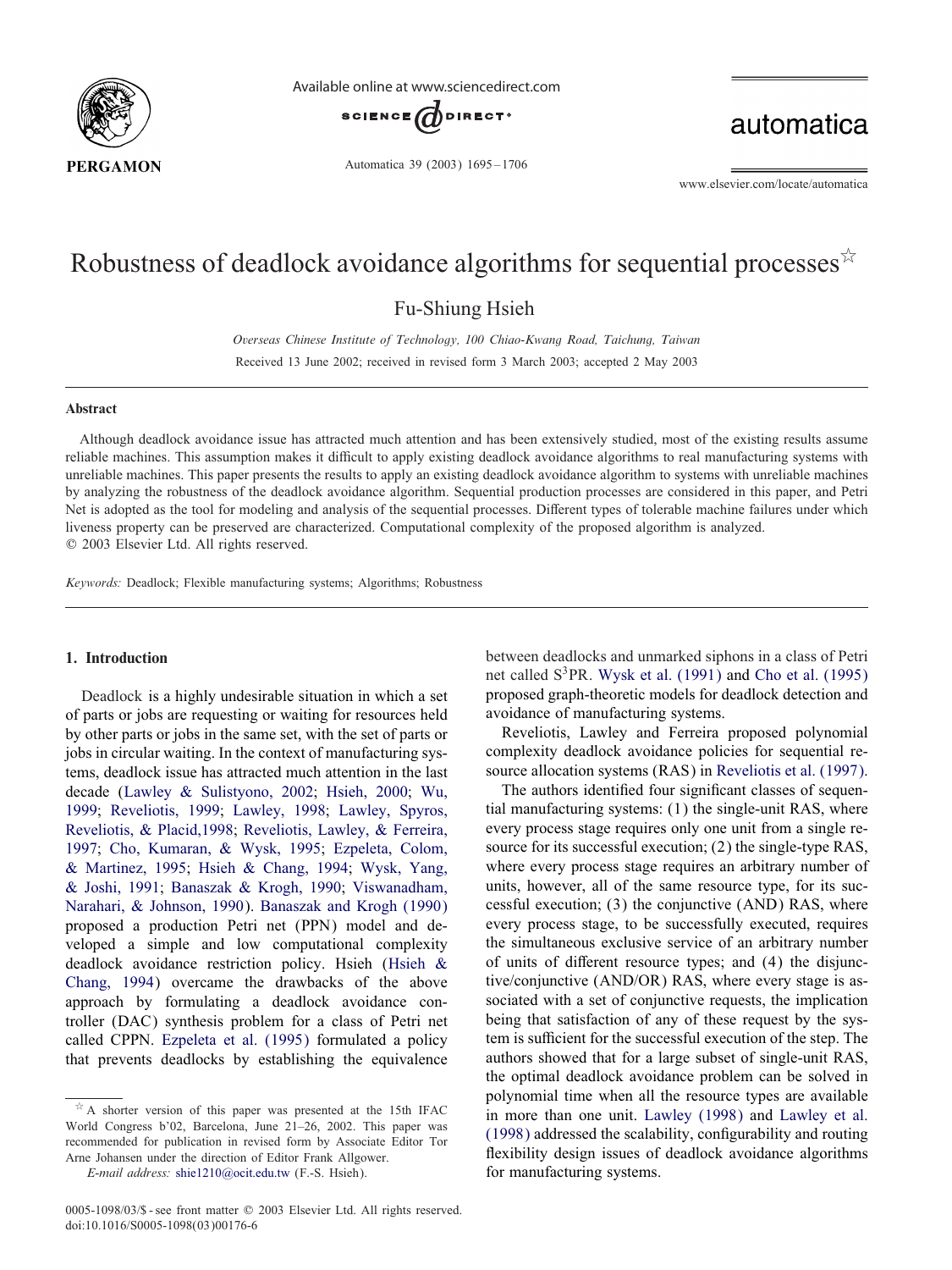Finally, Fanti, Maione, Mascolo, and Turchiano (1997, [2000\)](#page--1-0) proposed several restriction policies based on digraph approach. The authors first derived necessary and sufficient conditions for deadlock occurrence and also characterized undesirable situation, called second level deadlocks, which will inevitably evolve to circular waits in the next future. Based on these results, the authors proposed several restriction policies (Restriction Policy  $1-5$ ) and compared their performance with DAA by simulation.

Most of the existing results assume reliable machines. This assumption is an unrealistic for most real manufacturing systems. Unreliable machines pose challenges in control of production processes as machine failure may bring the system to a dead state or deadlock and has negative impacts on scheduled production activities. Feasibility to tailor or modify existing deadlock avoidance algorithms for manufacturing systems with failure prone machines requires further study.

An interesting question is whether existing deadlock avoidance algorithms posses desirable robust properties to cope with uncertainties. In control theory, a controller designed for a plant often exhibits some degree of robustness with respect to the nominal system state. That is, as long as the unmodeled dynamics is within some safety margin, the real system remains stable using the nominal controller. This motivates the research of this paper to study whether there exists any safety margin within which a nominal deadlock avoidance algorithm still works. Is it possible to characterize the safety margin quantitatively? There is a lack of research regarding evaluation of the impacts of unreliable machines on the manufacturing systems under the supervisory control of deadlock avoidance algorithms. The goal of this paper is to quantitatively characterize the tolerable margin of a nominal deadlock avoidance algorithm. It will provide us much insights on development of deadlock avoidance algorithms for manufacturing systems with unreliable machines.

Although there are many literatures on modelling and design of production shop Ioor controllers [\(Jeng, 1997;](#page--1-0) [Jeng](#page--1-0) [& DiCesare, 1993;](#page--1-0) [Zhou, DiCesare, & Desrochers, 1992;](#page--1-0) [Zhou & DiCesare, 1989, 1991;](#page--1-0) [Narahari & Viswanadham,](#page--1-0) [1985\)](#page--1-0), Petri Net is chosen in this paper owing to its modelling power as well as analysis capability. Given a state or a marking in the terminology of Petri Net theory, sufficient liveness conditions for tolerable perturbation of marking are established. Each liveness condition represents a condition under which the perturbed system can be kept live under the deadlock avoidance algorithm. For different types of machine failures, different safety margins that guarantee the preservation of liveness property of the perturbed system are established.

This paper considers a class of sequential processes where there are different types of products are concurrently processed. Each operation may require more than one type of resources. Different operations of the same production process or among distinct processes may share and contend for



Fig. 1. A CPPN  $G_c$  with marking  $m - \delta m$  under DAC algorithm, where  $\delta m$  denotes the set of tokens removed from nominal marking  $m$  due to machine failure and  $0 \le \delta m \le m$ .

the same type of resources. Operations of a process must satisfy a set of precedence and resource capacity constraints. We first propose a nominal controlled Petri Net model for this class of manufacturing systems. The Petri Net model can be obtained by merging resource Petri Net models with job Petri Net models. For the purpose of DAC synthesis, we then add several control places into the Petri Net to obtain the controlled production Petri Net (CPPN) model. The CPPN model proposed in this paper is largely the same as that of (Hsieh  $&$  Chang, 1994). We analyze the properties of CPPN by exploiting its structure.

The problem formulation is based on the nominal CPPN to avoid deadlocks under the deadlock avoidance control (DAC) algorithm proposed by Hsieh and Chang (1994). To model the unavailability of resources during the course of time-consuming (in comparison with processing times of operations) recovery procedures, a resource unavailability model is adopted. Resource unavailability models regard unavailability of resources as removal of tokens from nominal CPPN models. We define three types of token loss to model (1) resource failure at a single operational state, (2) resource failure at multiple operational states of a single type of production process and (3) resource failure at multiple operational states of multiple types of production processes. For each type of token loss, we establish sufficient condition that guarantees the liveness of the Petri Nets even if a subset of tokens are removed from the system. Our results include robustness analysis to characterize the tolerable uncertainties for CPPNs under DAC algorithm and computational complexity analysis. Fig. 1 is the block diagram of this formulation, where  $\delta m$  represents the set of unavailable resources that have been removed from the nominal state  $m$ of the CPPN model  $G_c$  under DAC algorithm.

The remainder of this paper is organized as follows. Section [2](#page--1-0) formulates the deadlock avoidance problem for sequential production processes with unreliable machines based on Petri Nets. Section [3](#page--1-0) presents the necessary and sufficient liveness conditions for sequential processes. Section [4](#page--1-0) analyzes the robustness of the DAC algorithm with respect to resource failures at a single operational state. Section [5](#page--1-0) analyzes the robustness of the DAC algorithm with respect to resource failures at multiple operational states. Appendix analyzes the computational complexity